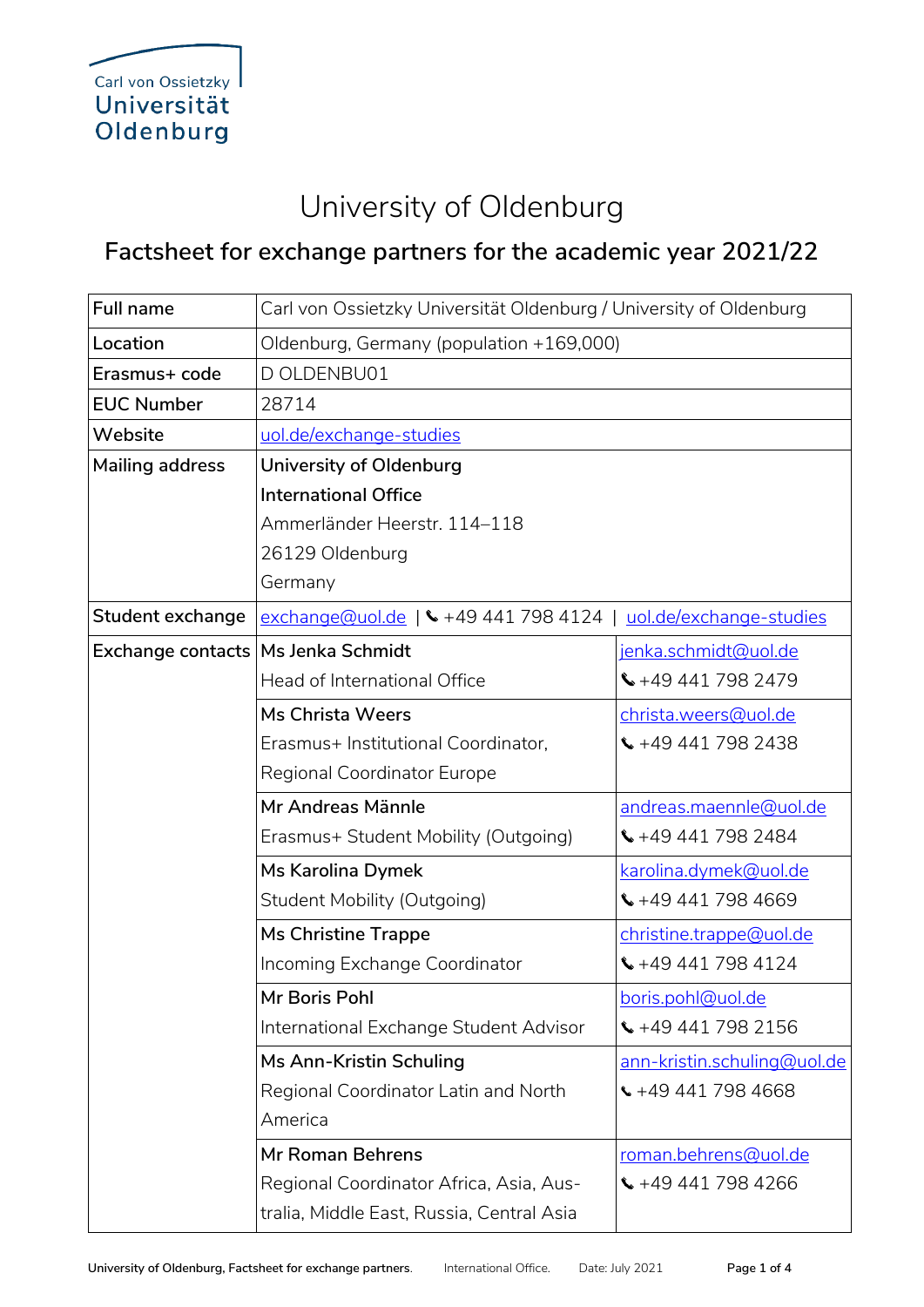| Academic calendar             |                                                                                                                                                                                                                                                                                                                                                                                                                                                                                                                                                                                                                                        | Winter semester<br>2021/22      | Summer semester<br>2022         |
|-------------------------------|----------------------------------------------------------------------------------------------------------------------------------------------------------------------------------------------------------------------------------------------------------------------------------------------------------------------------------------------------------------------------------------------------------------------------------------------------------------------------------------------------------------------------------------------------------------------------------------------------------------------------------------|---------------------------------|---------------------------------|
|                               | <b>Preparatory German</b><br>courses                                                                                                                                                                                                                                                                                                                                                                                                                                                                                                                                                                                                   | September 2021                  | February/March 2022             |
|                               | <b>International Orientation</b>                                                                                                                                                                                                                                                                                                                                                                                                                                                                                                                                                                                                       | 4-8 October 2021                | 11-15 April 2022                |
|                               | <b>General Orientation</b>                                                                                                                                                                                                                                                                                                                                                                                                                                                                                                                                                                                                             | 11-15 October 2021              |                                 |
|                               | Lectures begin                                                                                                                                                                                                                                                                                                                                                                                                                                                                                                                                                                                                                         | 18 October 2021                 | 19 April 2022                   |
|                               | Lectures end                                                                                                                                                                                                                                                                                                                                                                                                                                                                                                                                                                                                                           | 4 February 2022                 | 22 July 2022                    |
|                               | <b>Examination period</b>                                                                                                                                                                                                                                                                                                                                                                                                                                                                                                                                                                                                              | 2-3 weeks after<br>lectures end | 2-3 weeks after<br>lectures end |
| Course catalogue              | Our current course catalogue and courses offered in English are availa-<br>ble online at uol.de/exchange-studies<br>Note: Courses for future semesters are available only shortly (approx.<br>two months) before the semester starts. For a general overview of what<br>will be offered please check current or former semesters. When admit-<br>ted, every exchange student will be assigned an academic advisor (de-<br>partmental coordinator), who will help the student put together a suita-<br>ble curriculum.                                                                                                                  |                                 |                                 |
|                               |                                                                                                                                                                                                                                                                                                                                                                                                                                                                                                                                                                                                                                        |                                 |                                 |
| Courses taught in<br>English  | 1.) Within our six different schools exchange students can study vari-<br>ous subjects, which are completely taught in English. Possible areas<br>are for example: Business Administration, Chemistry, Computing<br>Science, Education, English Studies, History, Neuroscience, (Engi-<br>neering) Physics, Social Sciences and more.<br>2.) Our English-taught programme European Studies in Global Per-<br>spectives (EuGI) for exchange students can be studied for one or<br>two semesters. It comprises key issues and various aspects of Euro-<br>pean societies, economies, and cultures, both present and past:<br>uol.de/eugl |                                 |                                 |
| Credit system and<br>workload | The University of Oldenburg uses the European Credit Transfer System<br>(ECTS). One ECTS credit point translates into roughly 30 hours of work,<br>of which only a part is spent in the classroom. Regular full time study is<br>30 ECTS per semester: <u>uol.de/p21039en</u>                                                                                                                                                                                                                                                                                                                                                          |                                 |                                 |
| Language require-<br>ments    | German-taught courses: minimum language proficiency of level B1<br>(preferably B2), B2 for German Studies (Common European Frame-<br>work of Reference). This requirement has to be confirmed by the send-<br>ing institution within the application for registration as an exchange stu-<br>dent (see page 2 of the form).                                                                                                                                                                                                                                                                                                            |                                 |                                 |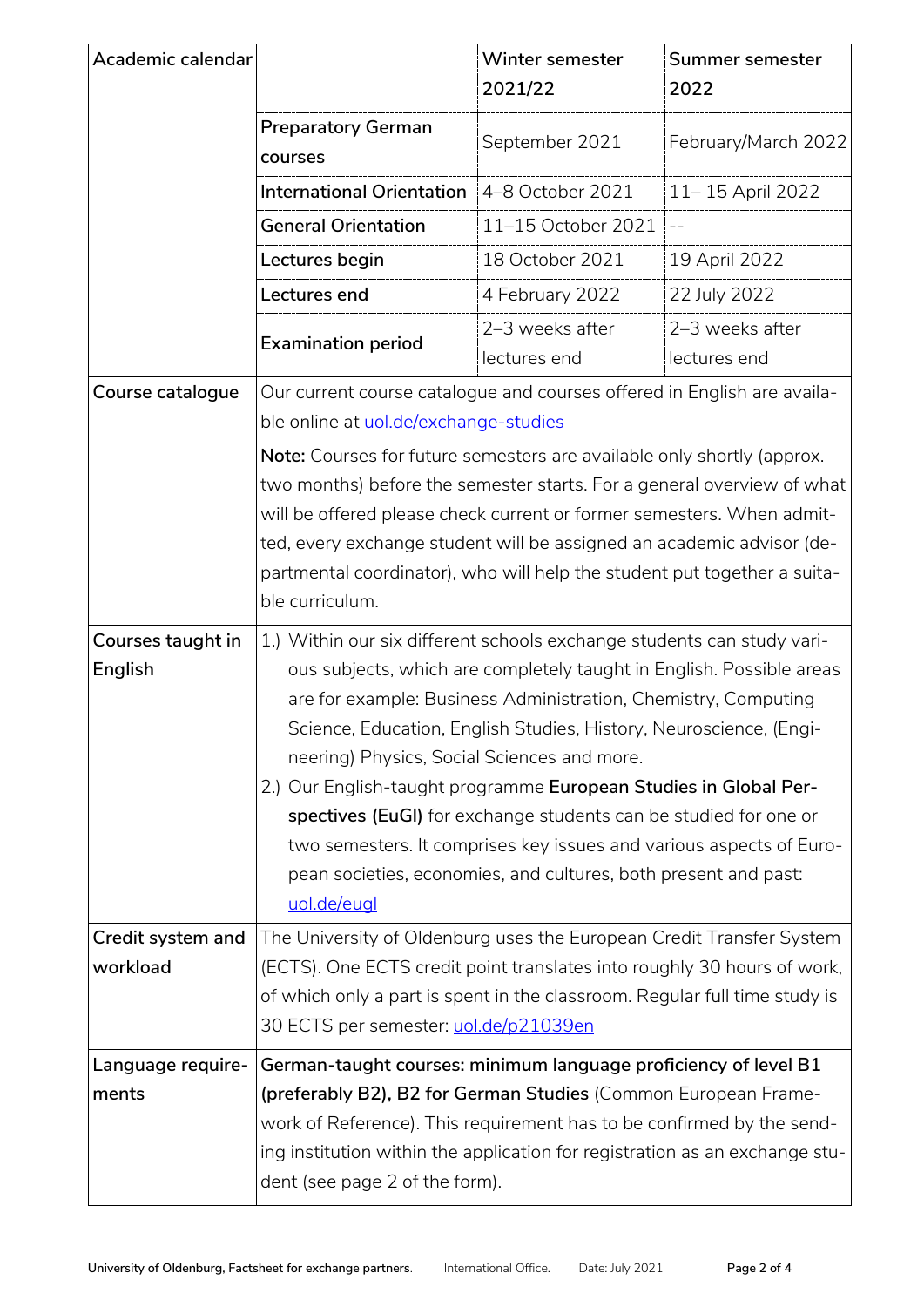| Language courses        | English-taught courses: minimum language proficiency in English of<br>level B1 (preferably B2) resp. 4.0 (IELTS), 42 (TOEFL-iBT) or<br>550/120/120 (TOEIC), B2 for English Studies and Education. Students<br>who are planning on taking only English-taught courses are exempt<br>from the German proficiency requirement.<br>Preparatory intensive German Courses during semester break: various<br>levels (A1.1 up to B1.1.), before the start of the semester in September<br>and March. Course fee is EUR 250, 6 ECTS. Duration: 4 weeks. Sign up<br>online: uol.de/p77144en |  |
|-------------------------|-----------------------------------------------------------------------------------------------------------------------------------------------------------------------------------------------------------------------------------------------------------------------------------------------------------------------------------------------------------------------------------------------------------------------------------------------------------------------------------------------------------------------------------------------------------------------------------|--|
|                         | German courses during the semester/lecture period: on levels A1.1 to<br>B2.2, 6 hours per week, 9 ECTS, free of charge. We also offer theme-<br>based courses for learners at upper intermediate and advanced level<br>(e.g. grammar course, creative writing, conversation course). A place-<br>ment test takes place during the International Orientation Week:<br>uol.de/p42694en                                                                                                                                                                                              |  |
|                         | Summer course on German language and culture: designed for stu-<br>dents with no prior knowledge of German, four weeks in mid-July until<br>mid-August, including excursions, free of charge for students from our<br>partner universities: uol.de/en/summercourse                                                                                                                                                                                                                                                                                                                |  |
| cation                  | Nomination/ Appli- Please nominate your students by e-mail (exchange@uol.de). The dead-<br>line for nominations and the submission of completed applications is<br>July 15 for the winter semester or the full academic year and January<br>15 for the summer semester: uol.de/p21038en                                                                                                                                                                                                                                                                                           |  |
| Accommodation           | The International Office assists in finding suitable accommodation. In<br>cooperation with our Student Service Organisation and other local<br>housing companies there is a wide offer of options, e.g. single or shared<br>rooms, non- or fully furnished. The rent ranges from EUR 180 to 380<br>per month. Please note that students have to arrange accommodation<br>by themselves: uol.de/p54744en                                                                                                                                                                           |  |
| <b>Health insurance</b> | German law requires every student to have health insurance. We<br>strongly recommend to opt for a public health insurance (statutory<br>health insurance), which costs about EUR 110 per month and can be<br>purchased during the International Orientation Week: uol.de/p54744en                                                                                                                                                                                                                                                                                                 |  |
| Fees and costs          | Students at the University of Oldenburg do not pay tuition fees. What<br>they do need to pay is a semester contribution (administrative fee) of<br>around EUR 344 that covers the transportation ticket (semester ticket)<br>and some of the campus facilities. Students should transfer the fee to<br>the university's bank account before the start of their exchange semes-<br>ter and keep a proof (screenshot, printout, etc.). The proof is needed for<br>the enrolment procedure: uol.de/p21039en                                                                          |  |